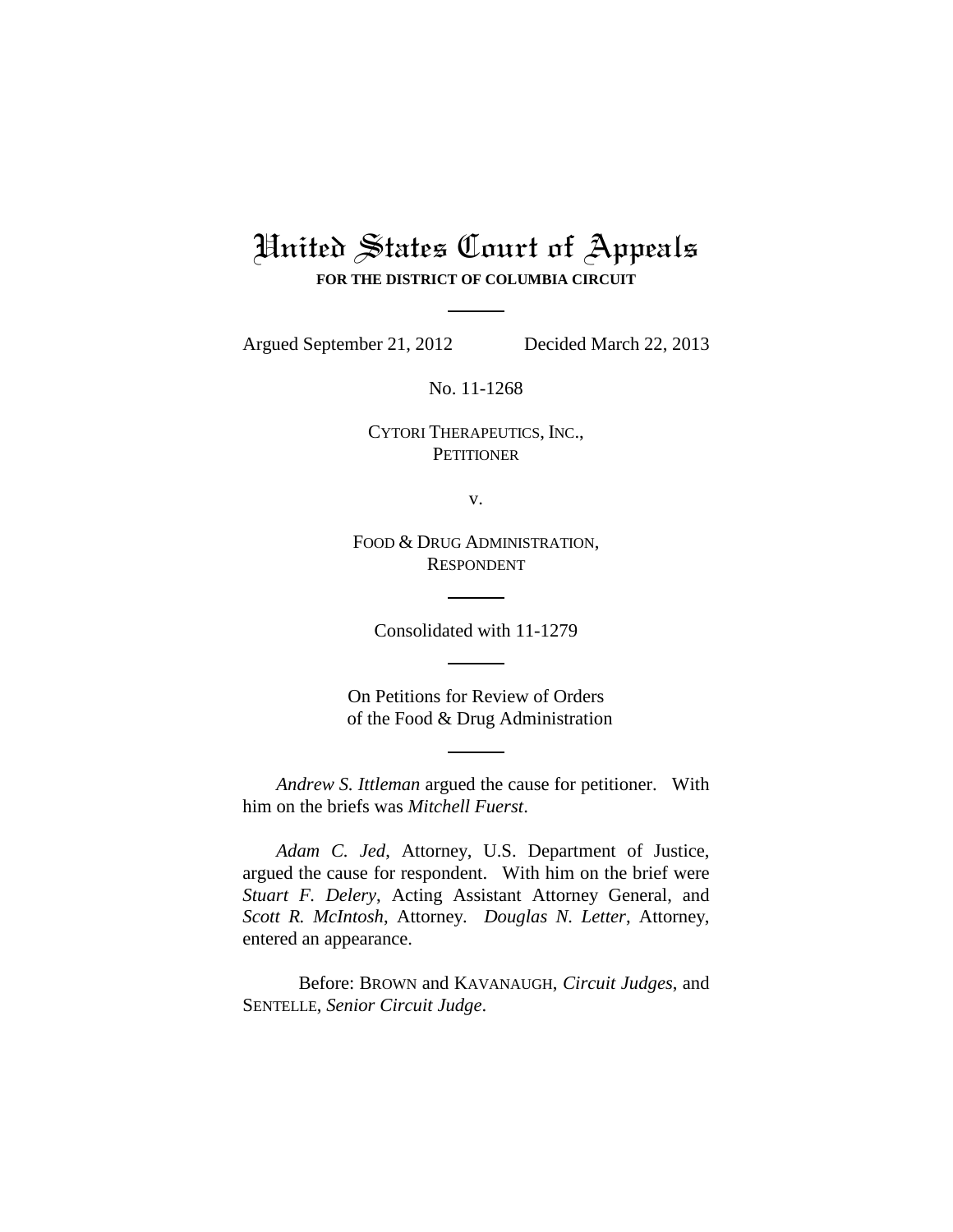## Opinion for the Court filed by *Circuit Judge* KAVANAUGH.

KAVANAUGH, *Circuit Judge*: In Administrative Procedure Act cases alleging arbitrary and capricious agency action, courts must be careful not to unduly second-guess an agency's scientific judgments. That basic principle of administrative law controls this case.

The Food and Drug Administration must approve certain medical devices before they are marketed. Here, Cytori Therapeutics applied to FDA to market two new medical devices, the Celution 700 and the StemSource 900. Those two devices use adipose tissue – that is, fat – as a source of stem cells that could later be used in lab analysis or, potentially, in regenerative medicine. The most similar devices on the market extract stem cells from blood or bone marrow.

Federal law establishes two basic paths for FDA approval of new medical devices. One is the "premarket approval" process. *See* 21 U.S.C. § 360e. That process generally requires extensive clinical research on a new device to ensure the device's safety, and it often takes significant time. The other is the streamlined "premarket notification" process, which simply requires that the new device be "substantially equivalent" to another device already on the market. *See* 21 U.S.C. §§ 360(k), 360c(i).

Here, FDA concluded that the Celution and the StemSource were not substantially equivalent to any device already on the market. The FDA reasoned, in essence, that using fat rather than blood as a source of cells made those new devices different from existing devices. Therefore, FDA ruled that Cytori must go through the extensive premarket approval process.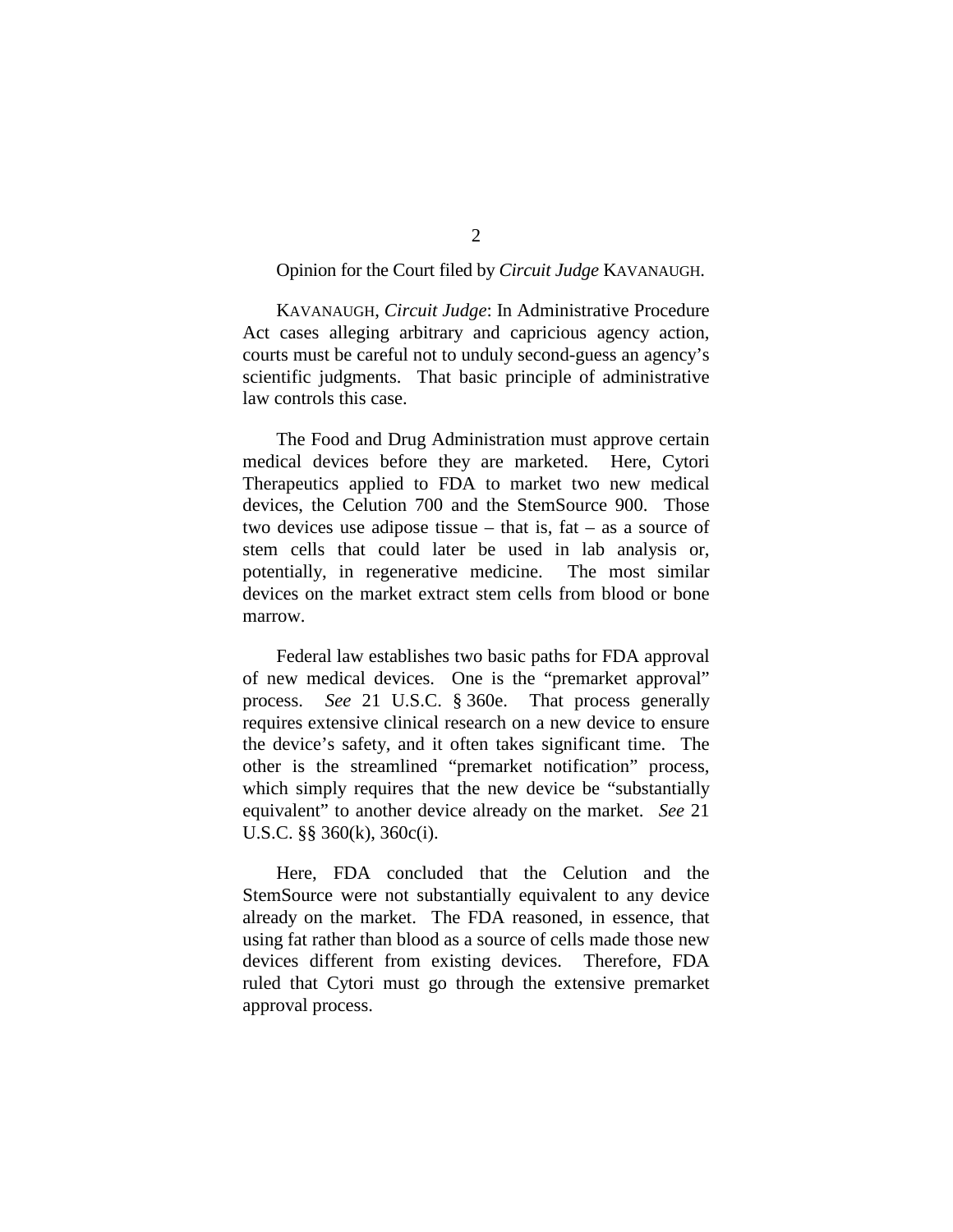Cytori argues that FDA's decision was arbitrary and capricious under the Administrative Procedure Act. Cytori contends in particular that FDA acted unreasonably in rejecting Cytori's substantial equivalence application and that, in any event, FDA did not reasonably explain its decision. In response, FDA first raises a jurisdictional argument: that Cytori must file its petition in the district court rather than in this Court. On the merits, FDA argues that it reasonably determined and explained that the Celution and the StemSource were not substantially equivalent to any device already on the market, meaning that Cytori must go through the more extensive premarket approval process.

On the threshold jurisdictional issue, we conclude that this Court is the proper forum for direct review of FDA's substantial equivalence determination. On the merits, we conclude that FDA's determination was reasonable and reasonably explained for purposes of the Administrative Procedure Act. We therefore deny the petitions for review.

I

Cytori Therapeutics manufactures medical devices, including devices for use in cell therapy and other forms of regenerative medicine. In a typical cell therapy treatment,  $dotors$  introduce stem cells<sup>[1](#page-2-0)</sup> or other regenerative cells into the patient's body to treat a disease. The cells may come from the patient or from a donor. For example, there are several devices on the market that draw and concentrate blood or bone marrow in order to treat leukemia and blood-borne diseases, among other things. The healthy donor cells are

<span id="page-2-0"></span><sup>&</sup>lt;sup>1</sup> Stem cells are a cellular "blank slate" that can change into a variety of other kinds of cells and generate additional stem cells. Those cells can be used to regenerate and repair damaged tissue.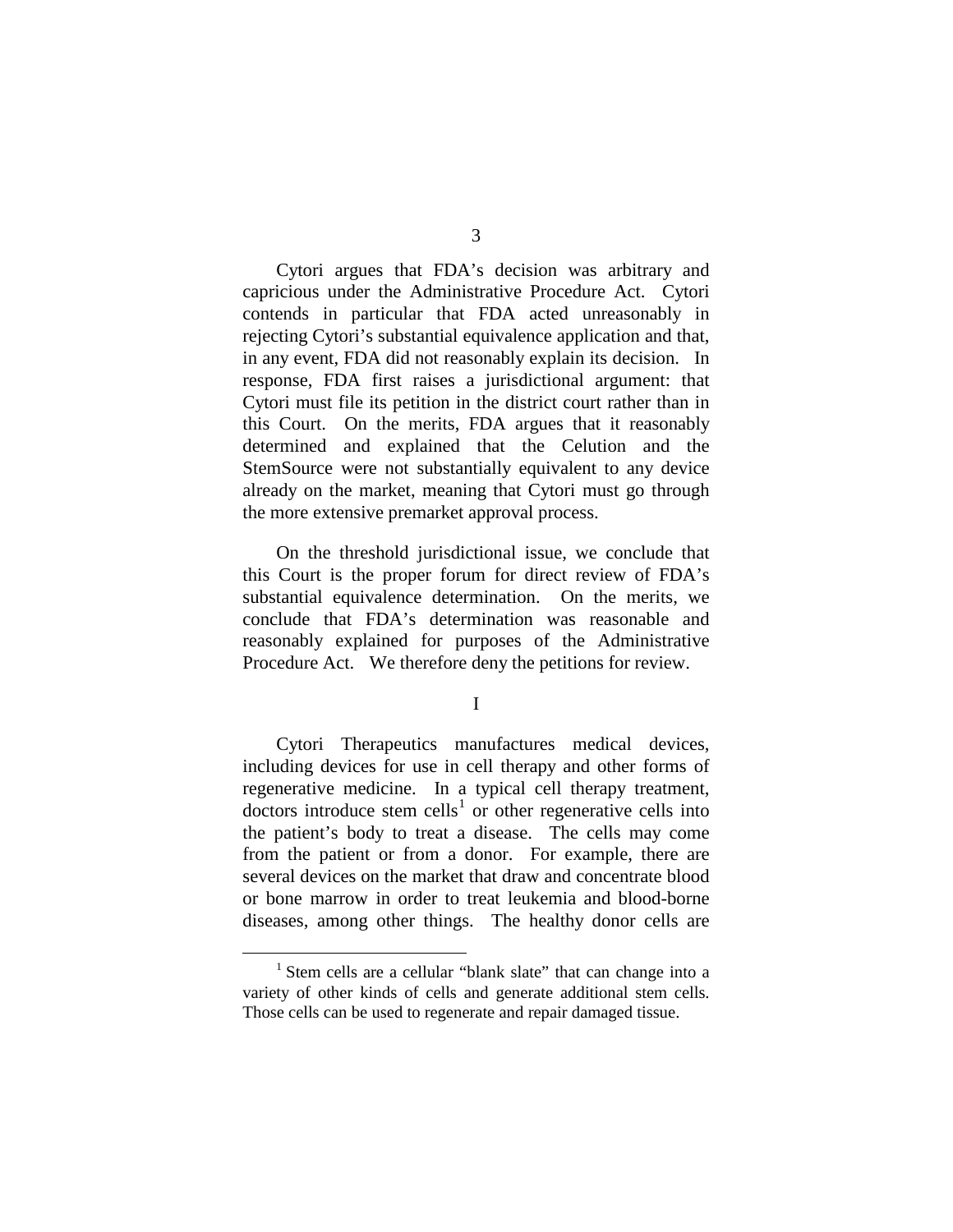used to replace the diseased or damaged cells and regenerate new tissue.

Cytori is anticipating a major breakthrough in regenerative medicine: the expanded use of adipose tissue – that is, fat – as a source of stem cells for therapy and other medical uses. Cytori recently developed technology to harvest and concentrate stem and regenerative cells from fat via its Celution system. The Celution and the StemSource are two versions of this broader Celution system.

But before a new medical device such as the Celution or StemSource may be marketed in the United States, the manufacturer must obtain approval from FDA. In many cases, premarket clearance is obtained by submitting a "premarket notification." The premarket notification process requires that FDA find the new device "substantially equivalent" to a device that is currently on the market. *See*  21 U.S.C. § 360c(i). Once FDA makes that finding, the device may be marketed.

Some devices – in recent years, a low percentage of all devices marketed in the United States – are not "substantially equivalent" to existing devices and must go through FDA's more extensive "premarket approval" process. Premarket approval entails scientific review of a device and often requires clinical studies.

Cytori recently submitted premarket notifications for two of its cell-harvesting devices. Although the notifications both referred to virtually identical physical devices, each notification corresponded to a different marketing version of the device that would be sold for different medical purposes. One version of the device, labeled as the Celution 700, is intended to harvest and prepare stem cells for clinical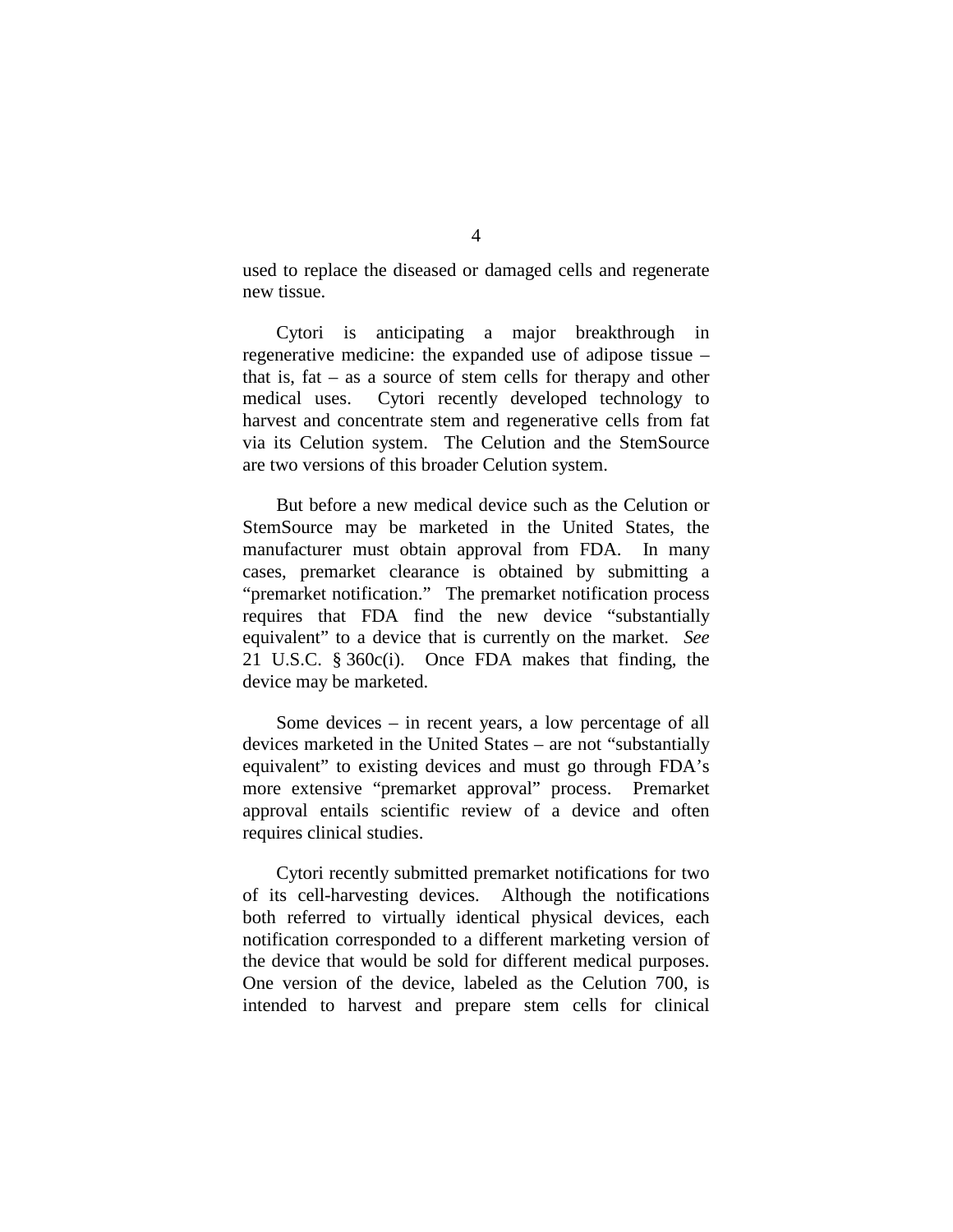laboratory analysis. The other, labeled as the StemSource 900, is also intended to harvest stem cells but for storage, so they can be used or analyzed in the future, potentially for therapeutic purposes. Neither version of the device is expressly intended for a specific cell therapy treatment, at least not yet.

In general, federal law requires a new device to meet two criteria to be considered "substantially equivalent" to a previously marketed device. First, the new device must have the same intended use as the predicate device. Second, the new device must use the same basic technology as the predicate device – or, if not, the materials submitted must establish that the devices are equally safe and effective, and the technological differences must not raise any different questions of safety and effectiveness.

In its premarket notifications, Cytori claimed that the Celution and StemSource were substantially equivalent to currently marketed devices, including devices that harvest cells from blood and bone marrow. FDA's basic response was simple: Fat is not blood. And a device meant to derive cells from fat does not have the same intended use as a device meant to derive cells from blood. FDA also determined (as an alternative basis for the "not substantially equivalent" finding) that the devices had different technological characteristics or posed different safety concerns. In particular, FDA highlighted risks posed by an enzyme that the Celution and the StemSource use to separate the useful cells from other tissue. FDA stated that this enzyme posed new safety questions based on its effect on the harvested cells. $<sup>2</sup>$  $<sup>2</sup>$  $<sup>2</sup>$ </sup>

<span id="page-4-0"></span> $2^{\circ}$  Cytori correctly notes that its devices are not yet labeled for use in cell therapy. However, because the StemSource 900 is designed for cell banking and cryopreservation – that is, for storing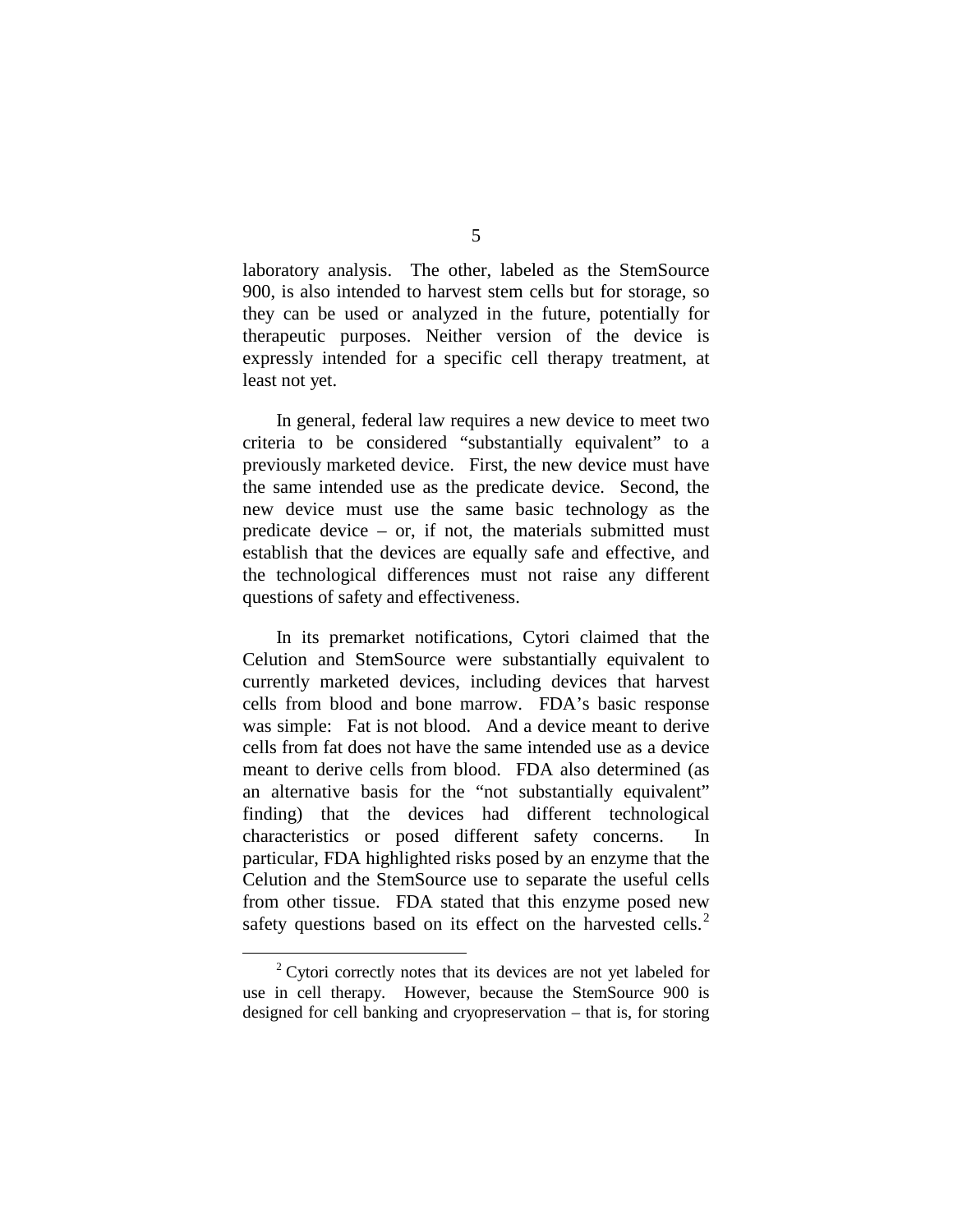Moreover, FDA said that the testing data for the Celution were based on a study of only 12 donors and thus not sufficient to demonstrate substantial equivalence. Therefore, FDA concluded that Cytori's devices would need to complete the more extensive premarket approval process.

Cytori contests FDA's "not substantially equivalent" determination. Cytori claims that the Celution and the StemSource share an intended use with other predicate devices already on the market: They all process tissue samples and isolate cells. In addition, according to Cytori, the devices share basic technological characteristics. Cytori therefore claims that FDA acted unreasonably in rejecting its premarket notification.

FDA contends that this Court does not have jurisdiction to hear Cytori's petitions and, alternatively, defends its determination on the merits.

## II

As a preliminary matter, FDA asserts that this Court lacks jurisdiction to hear Cytori's petitions. In particular, FDA argues that the relevant statutes establish the district court as the proper forum for initial review of Cytori's petitions.

In general, initial review "occurs at the appellate level only when a direct-review statute specifically gives the court of appeals subject-matter jurisdiction to directly review agency action." *Watts v. SEC*, 482 F.3d 501, 505 (D.C. Cir. 2007). The medical device section of the Food, Drug, and Cosmetic Act contains such a direct-review provision. *See* 

 $\overline{a}$ 

cells – those cells could foreseeably be used for treatment at a later date.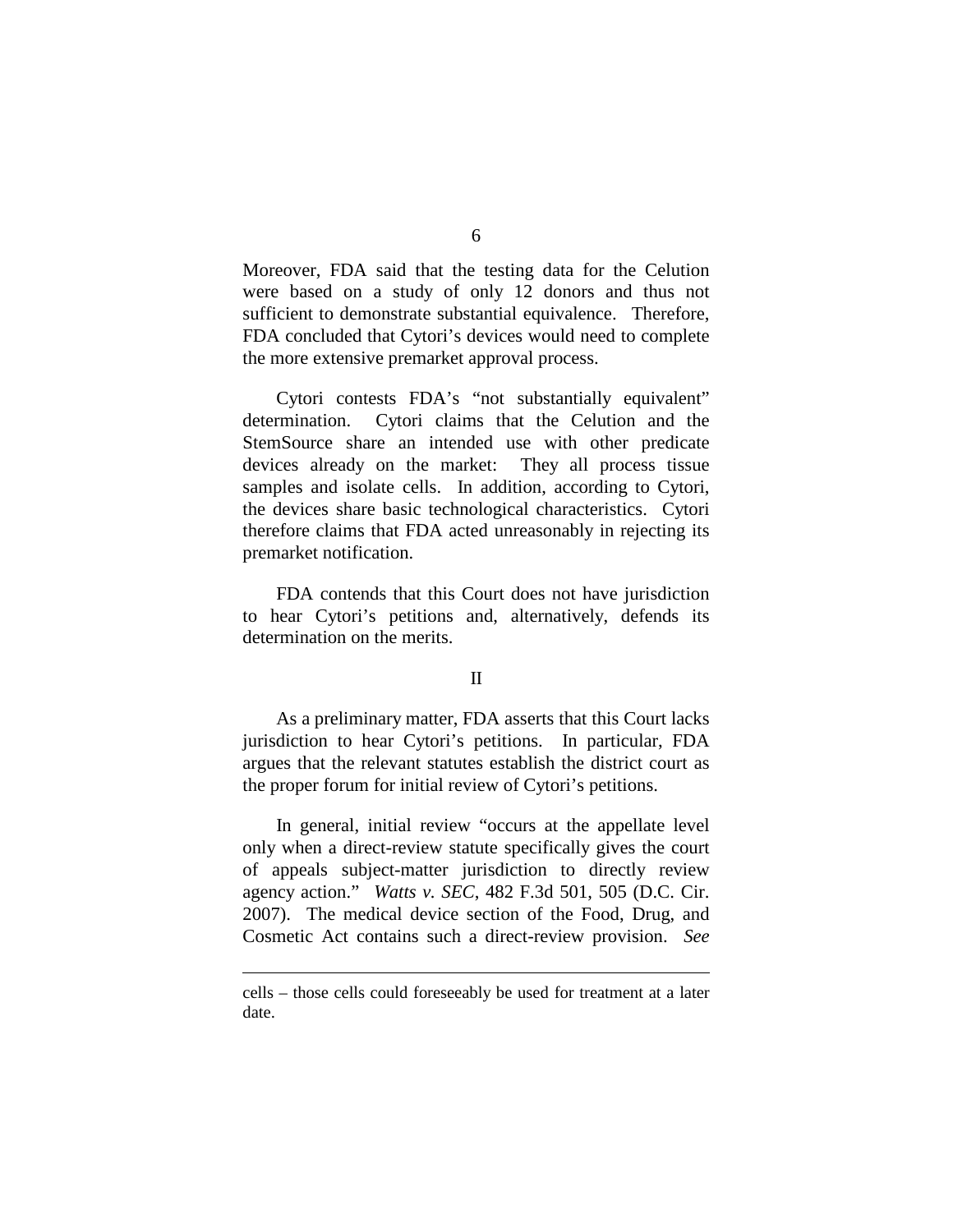21 U.S.C. § 360g. That provision allows "any person adversely affected by" a specified regulation or order to file a petition in the U.S. Court of Appeals for the D.C. Circuit. 21 U.S.C. § 360g(a). The specified orders in Section 360g include "an order pursuant to section  $360c(i)$  of this title" – that is, an order determining whether a new device is substantially equivalent to an existing device. 21 U.S.C.  $§$  360g(a)(8).

This Court may therefore review an "order" that is made "pursuant to section 360c(i)" of Title 21. We thus must decide (i) whether a "not substantially equivalent" determination is an "order" for purposes of the Act's direct-review provision; and, if so, (ii) whether such an order is "pursuant to" Section 360c(i).

First, a "not substantially equivalent" determination is plainly an "order" for purposes of the direct-review provision. Because the Food, Drug, and Cosmetic Act does not define an "order," we look to the Administrative Procedure Act's definition. *See Watts*, 482 F.3d at 505. The APA provides that an ''order'' is "the whole or a part of a final disposition, whether affirmative, *negative*, injunctive, or declaratory in form." 5 U.S.C. § 551(6) (emphasis added).

In this case, FDA's decision was the "final disposition" of the issue. FDA's letter to Cytori stated that, after consideration, FDA had determined that the devices were not substantially equivalent to any device currently on the market and would need to go through the premarket approval process. The letter did not state that FDA was still considering the applications or that the decision was preliminary. FDA said that the devices were not substantially equivalent. End of story. And as the APA's definition makes clear, a final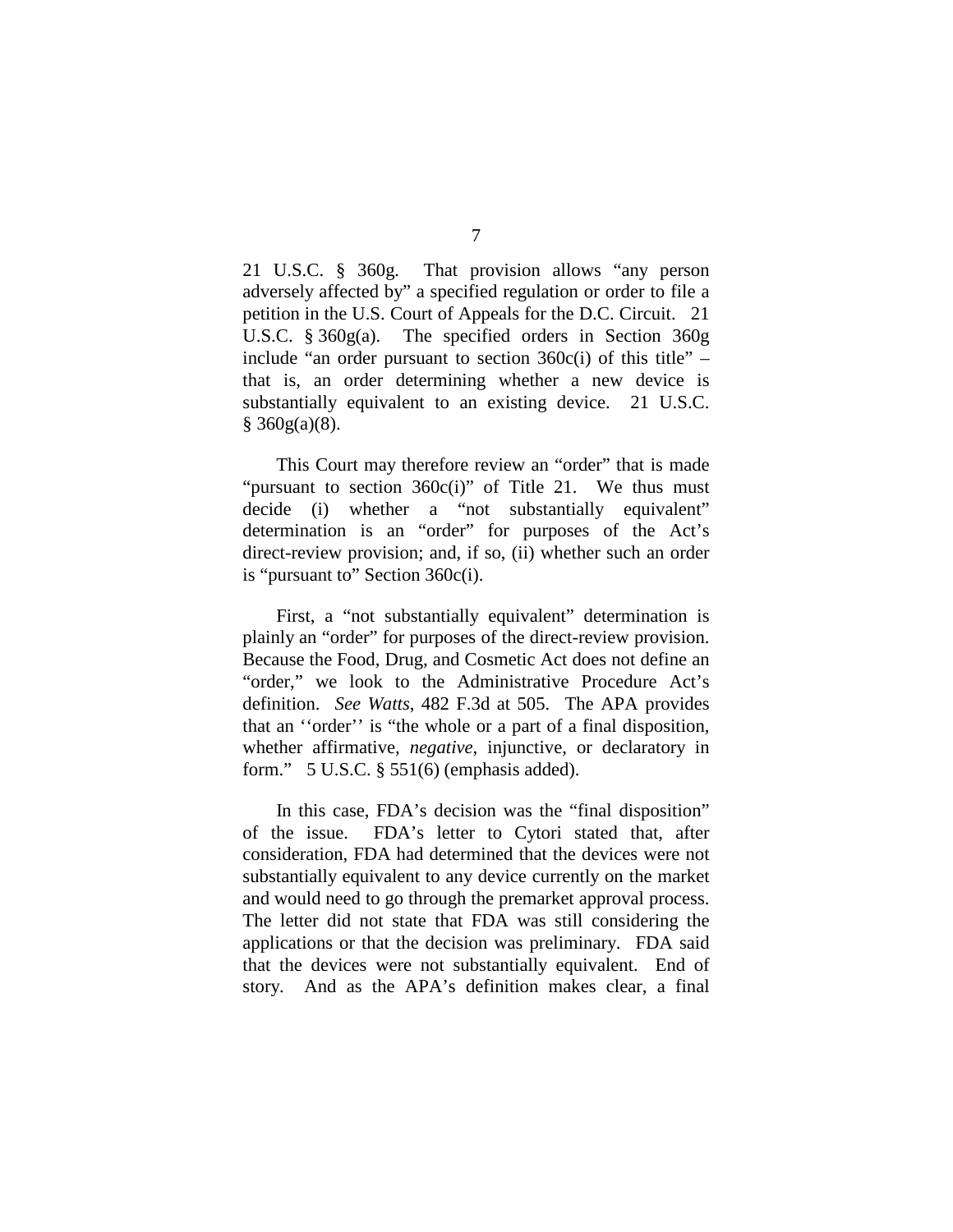disposition may be either affirmative or negative. The disposition here was negative.

Second, a "not substantially equivalent" order is made pursuant to Section 360c(i). Section 360c(i) sets forth the criteria for determining whether a new medical device is substantially equivalent to a predicate device already on the market.

FDA contends that findings of equivalence – but not findings of *non*-equivalence – are made "pursuant to" Section 360c(i). According to FDA, Section 360c(i) explicitly refers to only one kind of order, in which "the Secretary by order has found that the device" *is* substantially equivalent. 21 U.S.C. § 360c(i). Based on that passing reference to an affirmative order, FDA concludes that negative, non-equivalence orders are not made pursuant to Section 360c(i) because negative, non-equivalence orders are not specifically mentioned.

We do not read the statute that way. Section 360c(i) sets criteria for determining whether a device is substantially equivalent to another device already on the market. As a natural consequence of Section 360c(i)'s criteria, some orders will confirm substantial equivalence, and some will not. As the APA puts it, some orders may be "affirmative," and others may be "negative." Either way, the order is "pursuant to" Section  $360c(i)$  because the criteria of that section – and that section alone – guide the determination.

A non-equivalence determination, then, is an "order" made "pursuant to" Section 360c(i). Under the text of the Food, Drug, and Cosmetic Act, this Court therefore has jurisdiction to directly review Cytori's petitions.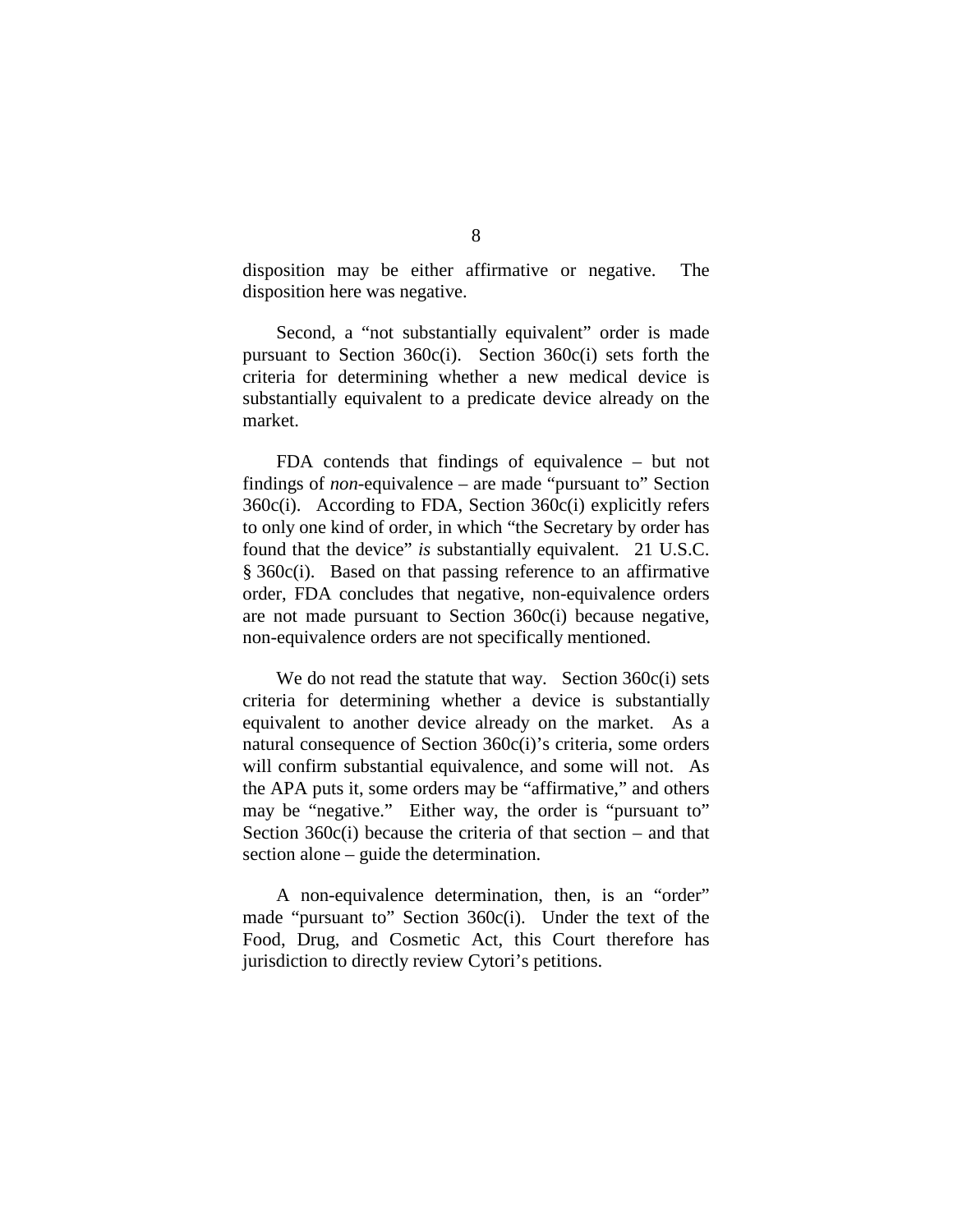Applying the arbitrary and capricious standard of the Administrative Procedure Act, we next must determine whether FDA's non-equivalence decision was reasonable and reasonably explained. *See Motor Vehicle Manufacturers Assn. v. State Farm Mutual Auto. Insurance Co*., 463 U.S. 29 (1983).

Under Section 360c(i), a device must meet two core criteria to be substantially equivalent to a currently marketed device. First, the device must have "the same intended use as the predicate device." 21 U.S.C.  $\S 360c(i)(1)(A)$ . Second, the new device must also have "the same technological characteristics as the predicate device" or, if not, the submitted data must establish that the new device is *both* equally "safe and effective as a legally marketed device" *and* "does not raise different questions of safety and effectiveness than the predicate device." *Id.* 

Here, FDA reasonably determined – and reasonably explained its determination – that the Celution and the StemSource met neither the "intended use" criterion nor the "technological characteristics" criterion.

First, FDA concluded that the intended uses of the Celution and the StemSource are not the same as the intended uses of the most similar predicate devices. The Celution and the StemSource are designed to derive stem cells from fat tissue. But the most similar devices currently on the market are designed to derive cells from blood and bone marrow. Extracting cells from fat, FDA reasoned, is different from extracting cells from blood. Cytori, however, argues that deriving cells and preparing cell concentrate – whether from fat or blood – is the same intended use.

9 III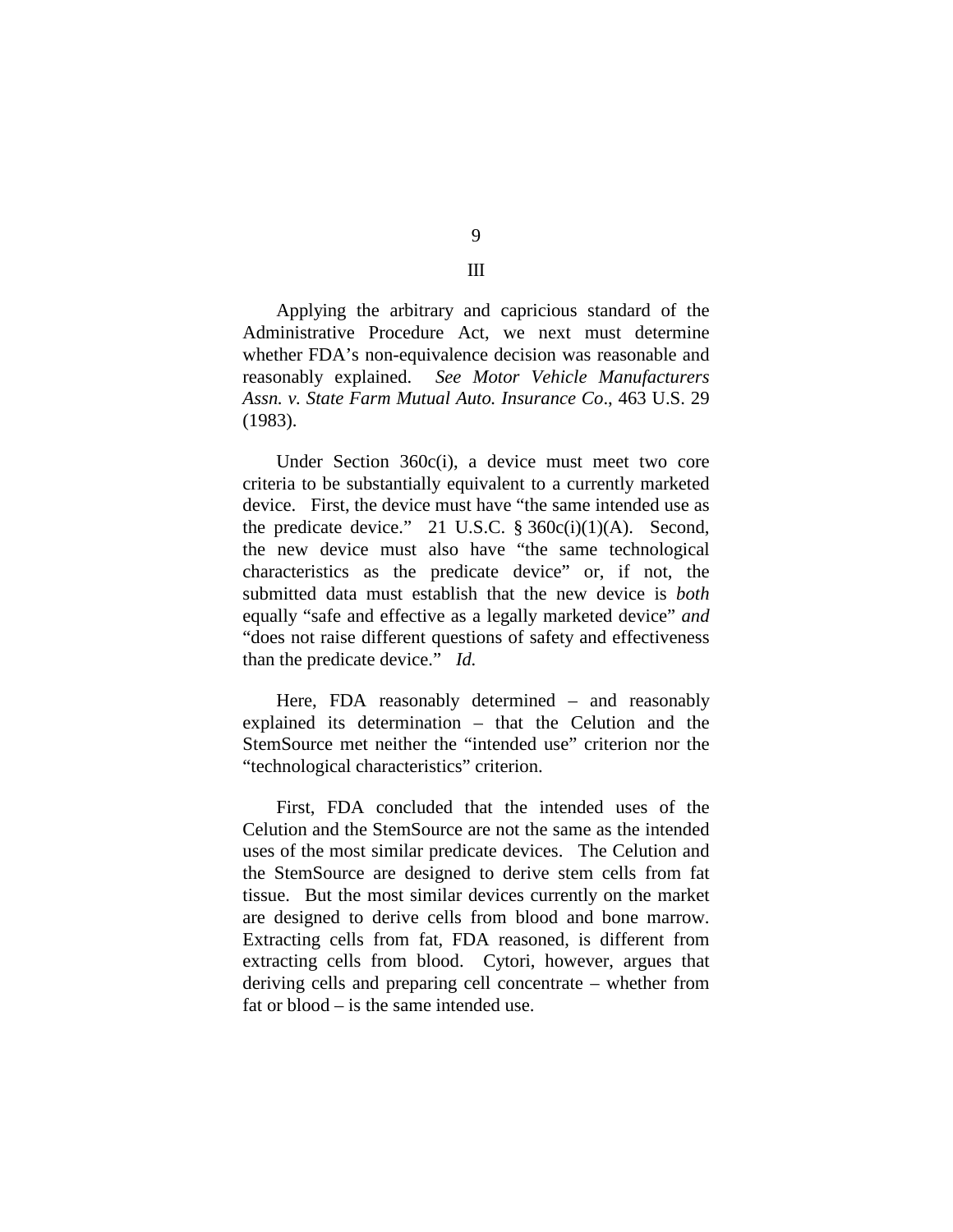One of the factors FDA routinely considers regarding intended use concerns the "types of tissue involved." FDA, *Guidance on the Center for Devices and Radiological Health's Premarket Notification Review Program* (1986). To illustrate how different kinds of tissue can lead to different intended uses, FDA's guidance document offered the example of (i) a device meant to process fat and (ii) a device meant to process blood and other tissue. *Id.* A device designed specifically to process fat, FDA explained, is not intended for the same use as a device designed to process some other form of tissue.

Here, using that same logic, FDA concluded and explained that fat is not blood and that the difference matters. A court is ill-equipped to second-guess that kind of agency scientific judgment under the guise of the APA's arbitrary and capricious standard. After careful review, we find FDA's assessment both reasonable and reasonably explained.

Second, FDA concluded that, in any event, the Celution and the StemSource did not meet the substantial equivalence criteria for another, independent reason: They did not pass the separate "technological characteristics" test for a substantial equivalence determination.

To pass this prong of the substantial equivalence test, a device ordinarily must have the same technological characteristics as a predicate device. But as FDA explained, the Celution and the StemSource use different technology than blood processing devices use. The Celution and the StemSource required new technology both to break down the fat tissue and to harvest the useful cells. For example, the Celution and the StemSource take advantage of the particular buoyancy of fat cells to separate heavier stem cells from fat tissue. In this way, the technology of the Celution and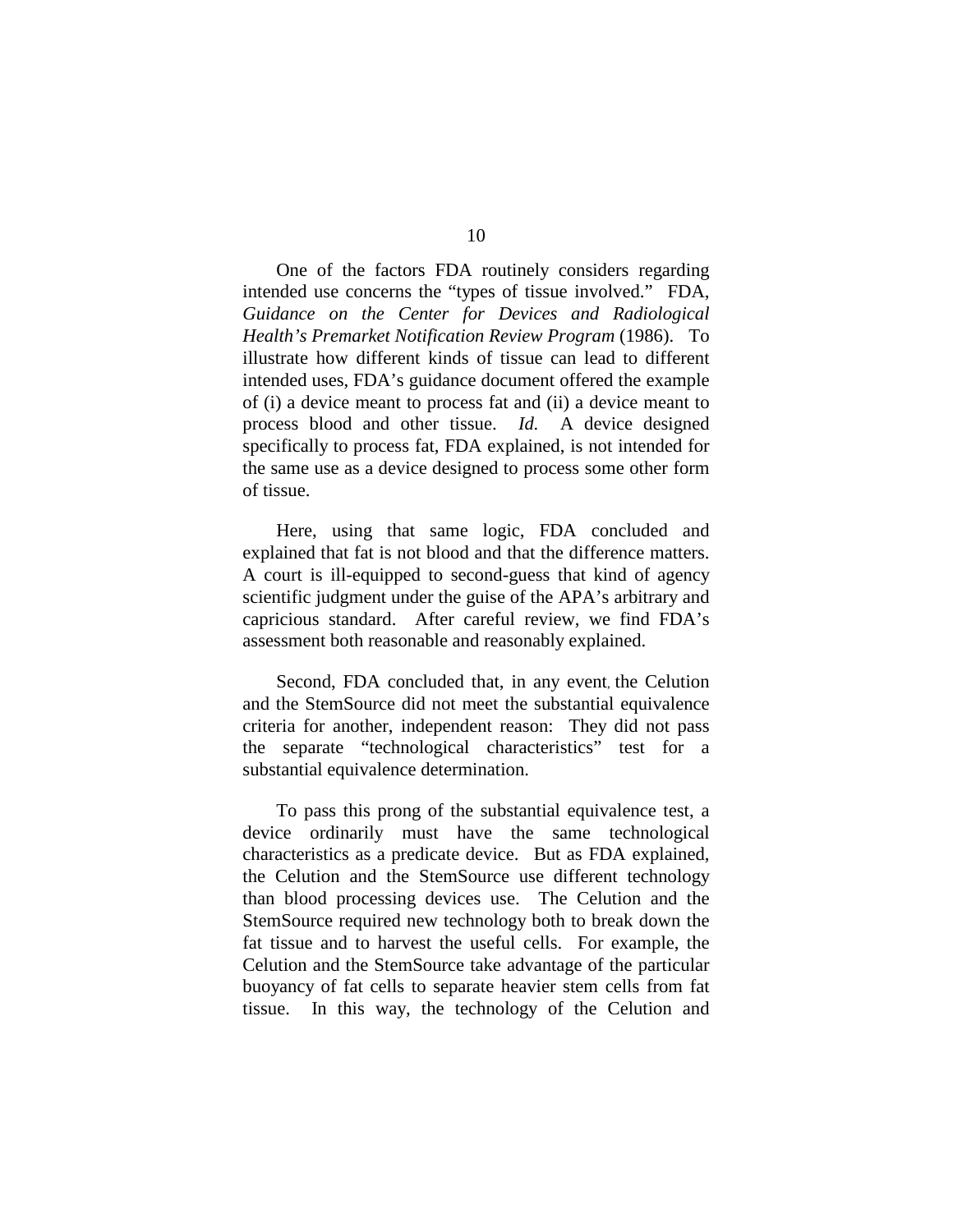StemSource differs from the technology of blood processing devices.

Alternatively, even if it does not have the same technological characteristics, a device may still satisfy the technological characteristics component of the substantial equivalence test if it is equally "safe and effective as a legally marketed device" and does not raise different "questions of safety." However, FDA concluded that the Celution and StemSource did not meet this prong of the test. As to the StemSource, the FDA focused on one component, the enzyme used to aid the separation of stem cells from fat tissue. The enzyme, which is called Celase, was previously approved by FDA for one particular use: After liposuction, it is used to liquefy fat waste to simplify disposal. Because the enzyme has been approved only for that use, the scientists at FDA identified "different questions of safety" – and reasonably raised concerns about the impact the Celase enzyme might have on cells that may be reintroduced into the human body.

Regarding the Celution, FDA also reasonably determined that the only safety study Cytori submitted – which had merely a dozen participants – was insufficient to show that the device was equally "safe and effective" as a "legally marketed device."

In short, FDA reasonably concluded and reasonably explained that the Celution and StemSource did not meet either the "intended use" requirement or the "technological characteristics" requirement for a substantial equivalence determination.